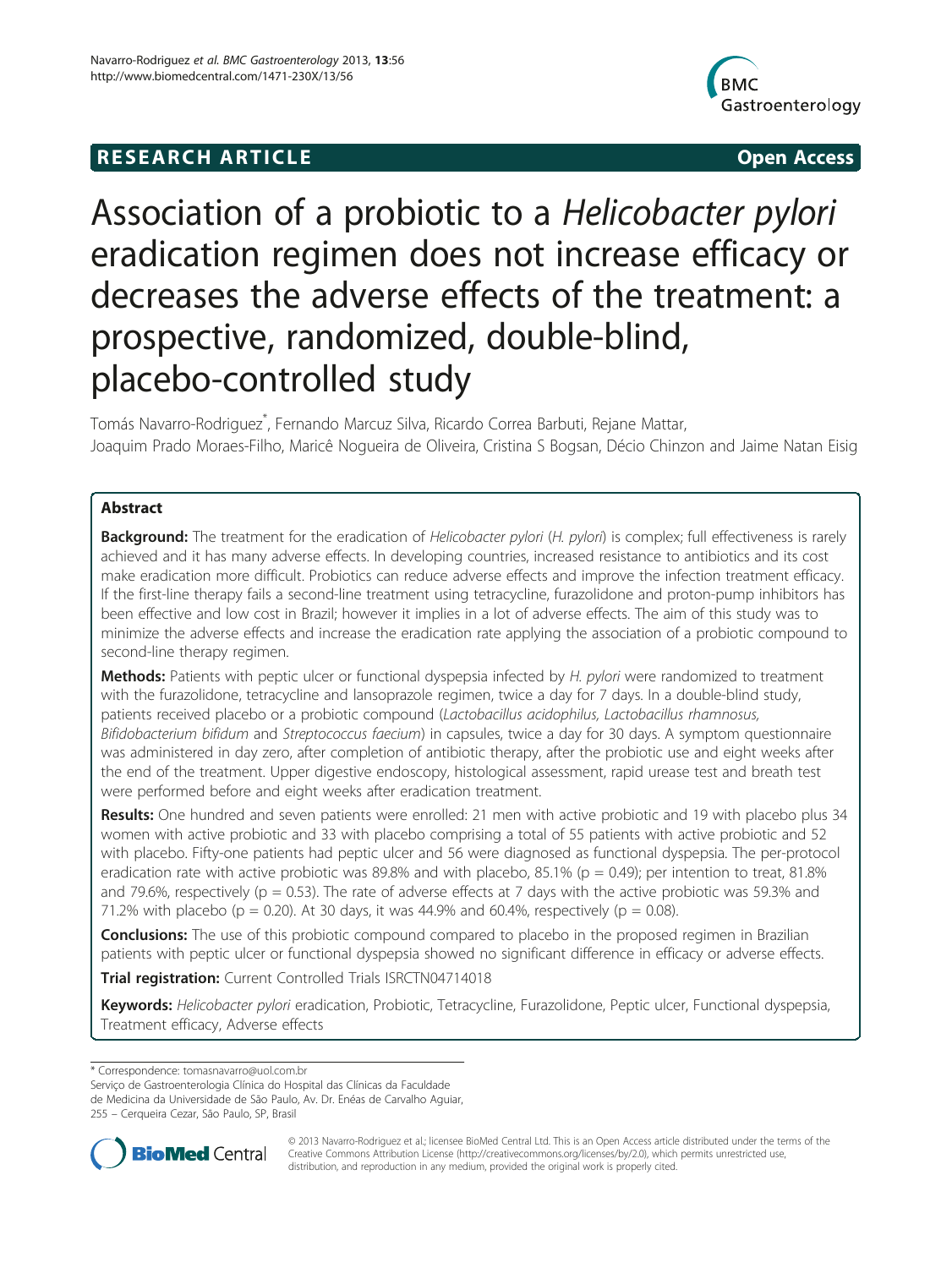# Background

The Helicobacter pylori (H. pylori) eradication is a very useful tool in preventing the recurrence of peptic ulcer, in the prevention of gastric cancer and in the treatment of Malt lymphoma and gastritis [[1-4](#page-6-0)]. However, the regimens used to H. pylori eradication are complex and require the combination of at least two antibiotics with acid suppressors that must be administered for several days [[5,6\]](#page-6-0). Therefore they can lead to many adverse effects [[7](#page-6-0)], most of them related to the medication but also alterations in intestinal bacterial flora due to antibiotic treatment can occur [[8,9\]](#page-6-0). Most patients have trouble to adhere to treatment and to purchase the drugs that makes the eradication even more difficult.

Brazil is a densely inhabited developing country with a rate of H. pylori infection ranging from 58 to 80% of the adult population [[10-17](#page-6-0)] and most of the infected population has low socioeconomic level. Due to specific characteristics (antibiotic prophylaxis for surgery and treatment of parasitic infections and or sexually transmitted diseases) the primary resistance to antibiotics used in the eradication of  $H$ . *pylori* is high (e.g., nitroimidazole derivatives) [[18-23](#page-6-0)]. Thus, H. pylori eradication in Brazil should focus on the use of regimens with shorter duration and lower cost using highly effective antibiotics. The treatment of choice is the combination of proton pump inhibitor with clarithromycin and amoxicillin which has an efficacy of 85% [\[24](#page-6-0)].

The regimen that includes tetracycline, furazolidone and omeprazole for 7 days has been used as a secondline treatment, with 75% efficacy [\[25](#page-6-0)]; on the other hand furazolidone results in many adverse effects.

Adverse effects are a common cause of lack of adherence to treatment leading to treatment failure in eradicating H. pylori [\[6,26](#page-6-0)]. Treatment failure results in a higher risk of secondary resistance to antibiotics [[27](#page-6-0)] and will require the use of new and usually less effective ones, with longer duration, higher cost and complex regimens [\[28\]](#page-6-0).

Some adverse effects of treatment are intestinal alterations secondary to changes in the microbiota due to antibiotic use [\[29,30](#page-6-0)]. Probiotics would be an excellent tool in controlling bacterial overgrowth and reduce these effects [\[31](#page-6-0)-[34\]](#page-6-0). There is also evidence that probiotics may also inhibit the growth of H. pylori, stimulate an immunological response and reduce the inflammatory effects of infection by bacteria [[35-37](#page-6-0)] increasing the rate of *H. pylori* eradication [\[38](#page-6-0)-[40](#page-6-0)].

This study aimed to detect the rate of eradication efficacy and of side effects in H. pylori treatment with the combination of a probiotic compound and the regimen lansoprazole, furazolidone and tetracycline in a prospective, randomized, double-blind, placebo-controlled study.

# **Methods**

# Patients

Developed in 2007 the treatment design had no previous data in literature for the proposed regimen: association of 7 days of treatment to  $H$ . *pylori* eradication added to 30 days of probiotic, both initiating at the same time. The sample calculation was based on a previous study [[25\]](#page-6-0) with a similar regimen, in which 20 mg of omeprazole was once a day intake, with tetracycline 500 mg and furazolidone 200 mg three times a day, for 7 days. By Fisher's exact test, with unilateral hypothesis, expecting an increase in the eradication rate of 70 to 90% with probiotic use, for a power of 0.80 and a significance level of 0.05, the sample size was 56 patients for each group, active or placebo. For a 34 to 15% reduction in the rate of adverse events with probiotic use, for a power of 0.80 and a significance level of 0.05, the sample size was 60 patients for each group.

Patients infected with H. pylori with a previous diagnosis of peptic ulcer or functional dyspepsia were invited to participate in the study.

Inclusion criteria were: more than 18 years old, no previous treatment for the infection, not having a chronic decompensated disease, no use of anti-inflammatory or antibiotic drugs within 4 weeks prior to enrollment and sign of informed consent.

Exclusion criteria were: patients who were pregnant or breastfeeding, patients over 80 years of age or with a history of gastrointestinal surgery and patients with erosive esophagitis or users of low-dose aspirin. Patients with difficulty to understand the treatment or to report disease symptoms and adverse effects were also excluded.

All patients were followed at the Gastroenterology outpatient clinic of this Hospital and had been previously diagnosed by upper digestive endoscopy. The study was approved by the ethics and research committee of the institution: Ethics Committee for Analysis of Research Projects - CAPPesq – of the Clinical Board of Clinics Hospital, Faculty of Medicine, University of São Paulo.

#### Diagnoses

All patients were underwent carbon-13 labeled urea breath test and underwent upper digestive endoscopy. If a patient was taking proton-pump inhibitors or  $H_2$ blockers they discontinued it 10 days before the beginning of the study. The symptomatic use of aluminum hydroxide was allowed until the beginning of treatment. During endoscopy mucosal fragments were collected to perform histological assessment with HE and Giemsa staining and rapid urease test from the gastric antrum and gastric body. Eight weeks after treatment completion patients with peptic ulcer were submitted to the same examinations and those with functional dyspepsia underwent urea breath test for heal monitoring.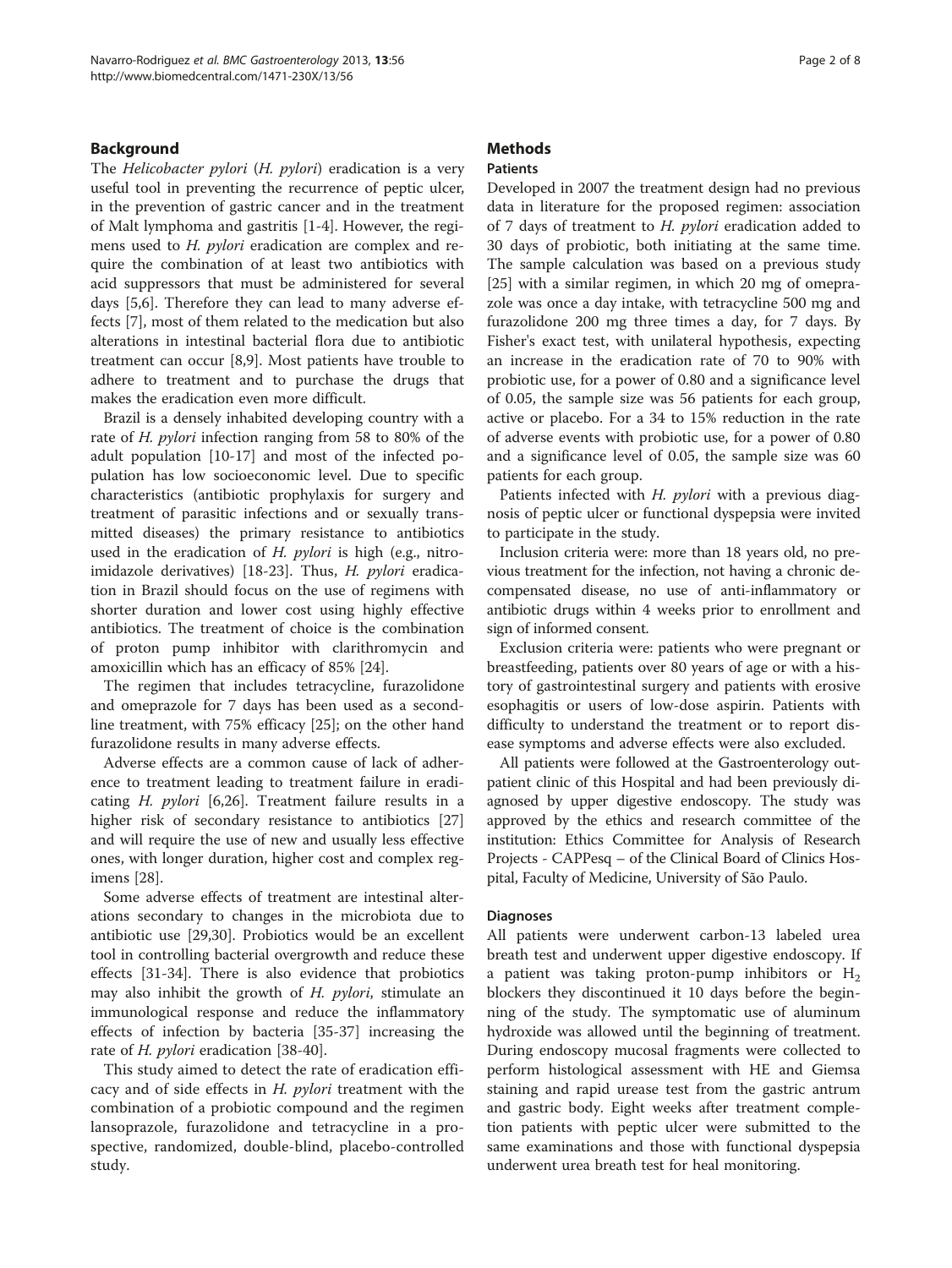#### Symptom questionnaire

Before treatment, on the seventh and thirtieth day of treatment and 60 days after its completion, all patients answered a questionnaire on dyspeptic symptoms and the most common symptoms related to possible adverse effects due to treatment (Figure 1). Each symptom was quantified as absent (zero), mild (1), moderate (2) and severe (3). The questionnaire allowed the inclusion of new symptoms (considered as adverse effects) in the assessments after drug administration. We determined the number and intensity of symptoms in all patient evaluations. Previous symptoms that increased in intensity during and after treatment were also considered as adverse effects.

# Treatment

The patients received tablets and capsules in adequate amount for 7 days of treatment, administered twice a day: 30 mg of lansoprazole, 500 mg of tetracycline and 200 mg of furazolidone. The probiotic compound consisting of Lactobacillus acidophilus (1.25  $\times$  10<sup>9</sup> CFUs), Lactobacillus rhamnosus (1.25  $\times$  10<sup>9</sup> CFUs), Bifidobacterium bifidum  $(1.25 \times 10^9 \text{ CFUs})$  and *Streptococcus faecium*  $(1.25 \times 10^9 \text{ CFUs})$ CFUs) (Klaire Labs, Reno, NV, USA) was provided in a bottle with 60 capsules and instructions to be stored in the refrigerator and to be used regularly during 30 days (7 days of treatment plus 23 days after cessation of the antibiotic). The placebo probiotic consisting of capsules of acidified milk powder (skim milk biologically acidified by commercial yogurt culture) was also provided at the same amount and with the same instructions.

All patients were taught at the sight of medication by the researcher himself and encouraged to maintain full and regular use of medication considering the benefits of eradicating H. pylori. They were also asked to maintain complete abstinence of alcohol, to hamper smoked foods, chocolate, cheese and eggs and not to use antidepressants to avoid interaction with Monoamine Oxidase Inhibitorlike effects of furazolidone during the treatment.

#### Randomization and study performance

Randomization was carried out using a list obtained by computer. Patients received their numbers in ascending order according to study enrollment. This number corresponded to the randomized regimen for use of medication with an active or placebo probiotic.

None of the patients knew about the randomization and investigators, blinded to the randomization, followed the treatment and performed all examinations independently. The need to disclose the randomization always resulted in the exclusion of the patient.

| Symptom                                                                                                                                | <b>Absent</b> | <b>Mild</b> | <b>Moderate</b> | <b>Severe</b> |
|----------------------------------------------------------------------------------------------------------------------------------------|---------------|-------------|-----------------|---------------|
| Epigastric pain                                                                                                                        |               |             |                 |               |
| Heartburn                                                                                                                              |               |             |                 |               |
| <b>Pirosis</b>                                                                                                                         |               |             |                 |               |
| Regurgitation                                                                                                                          |               |             |                 |               |
| Postprandial fullness                                                                                                                  |               |             |                 |               |
| Nausea                                                                                                                                 |               |             |                 |               |
| Vomiting                                                                                                                               |               |             |                 |               |
| Diarrhea                                                                                                                               |               |             |                 |               |
| Abdominal pain                                                                                                                         |               |             |                 |               |
| Abnormal taste                                                                                                                         |               |             |                 |               |
| Flatulence                                                                                                                             |               |             |                 |               |
| Headache                                                                                                                               |               |             |                 |               |
| <b>Dizziness</b>                                                                                                                       |               |             |                 |               |
| Other (discriminate)                                                                                                                   |               |             |                 |               |
| Values                                                                                                                                 | $\mathbf 0$   | 1           | $\overline{2}$  | 3             |
| <b>Figure 1 Symptom Questionnaire</b> Absent: without symptom: Mild: symptom doesn't interfere with normal activity: Moderate: symptom |               |             |                 |               |

Figure 1 Symptom Questionnaire. Absent: without symptom; Mild: symptom doesn't interfere with normal activity; Moderate: symptom interferes with normal activity < 50% of evaluated time; Severe: Symptom interferes with normal activity > 50% of evaluated time, or daily, or determines the treatment interruption.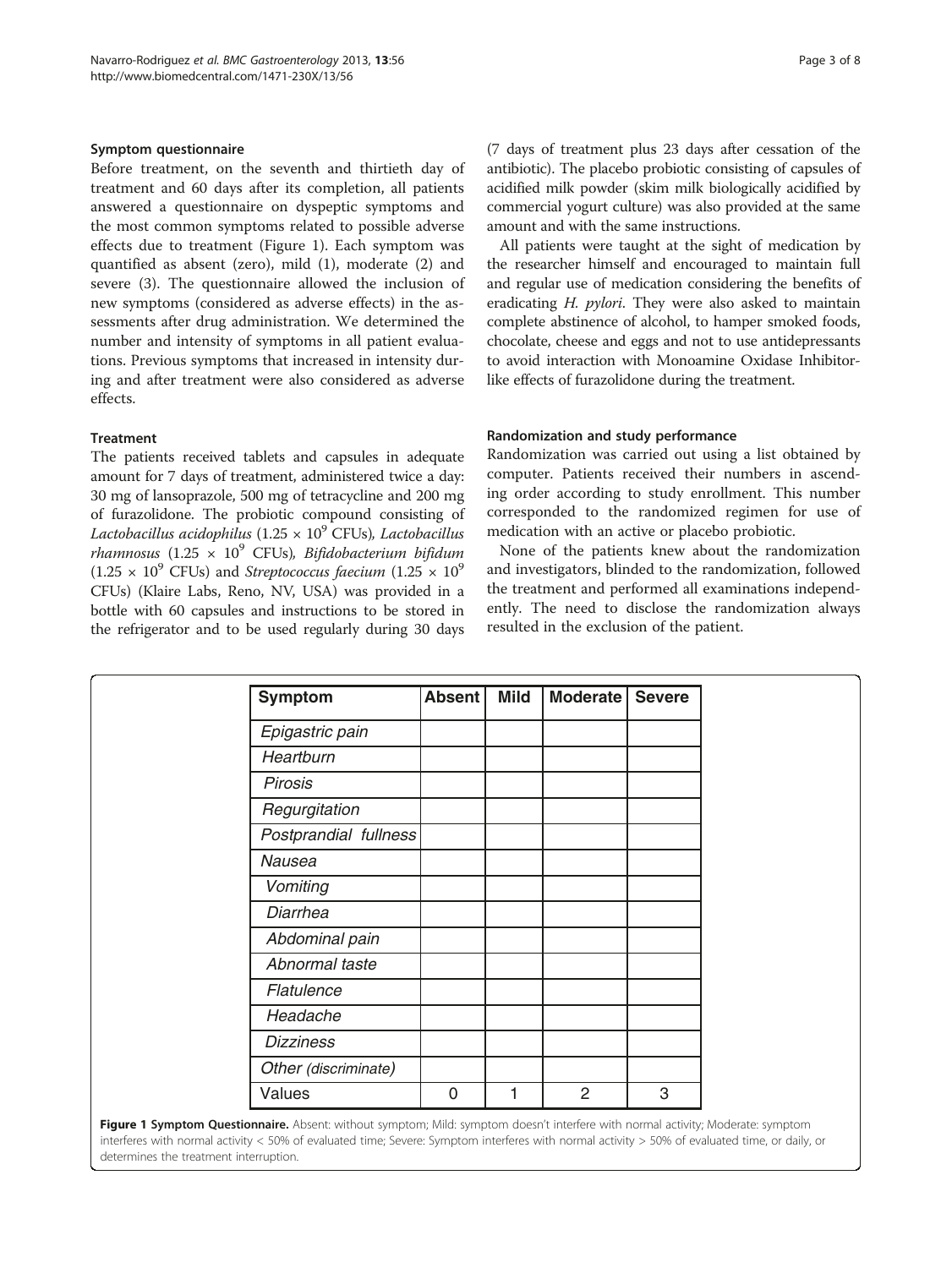<span id="page-3-0"></span>

Drug use control was performed 7 and 30 days after the delivery of medication by counting the remaining tablets in the blisters and the number of probiotic capsules in the bottle. The use of at least 80% of the tablets was considered appropriate.

|                 |  | Table 1 Patient allocation in groups of active and placebo |
|-----------------|--|------------------------------------------------------------|
| probiotic agent |  |                                                            |

|                  |               | Active | Placebo | р    |
|------------------|---------------|--------|---------|------|
| N                |               | 55     | 52      |      |
| Gender           | male          | 21     | 19      |      |
|                  | female        | 34     | 33      | 0.86 |
| <b>Disease</b>   | peptic ulcer* | 27     | 24      |      |
|                  | dyspepsia     | 28     | 28      | 0.76 |
| Mean age (years) |               | 50.4   | 48.4    | 0.78 |

Pearson Chi-Square.

\*29 duodenal 17 gastric 5 gastric + duodenal.

Patients with peptic ulcer were considered cured of infection when they had negative treatment control tests: rapid urease test, histological analysis and breath test, performed 60 days after the treatment. For patients with functional dyspepsia, they were considered cured when they had a negative urea breath test.

After treatment completion, up to control tests, patients with severe epigastric pain or heartburn symptoms were allowed to use aluminum hydroxide pills symptomatically. The use of any amount of the antacid agent characterized the intensity of the symptom as severe.

# Table 2 Eradication rates in groups of active and placebo probiotic

| <b>Probiotic</b>   | Active (CI 95%) | Placebo (CI 95%) |            |
|--------------------|-----------------|------------------|------------|
| Per protocol       | 89.8% (81-99%)  | 85.1% (75-96%)   | $p = 0.49$ |
| Intention to treat | 81.8% (71-92%)  | 76.9% (65-89%)   | $p = 0.53$ |

Pearson Chi-Square.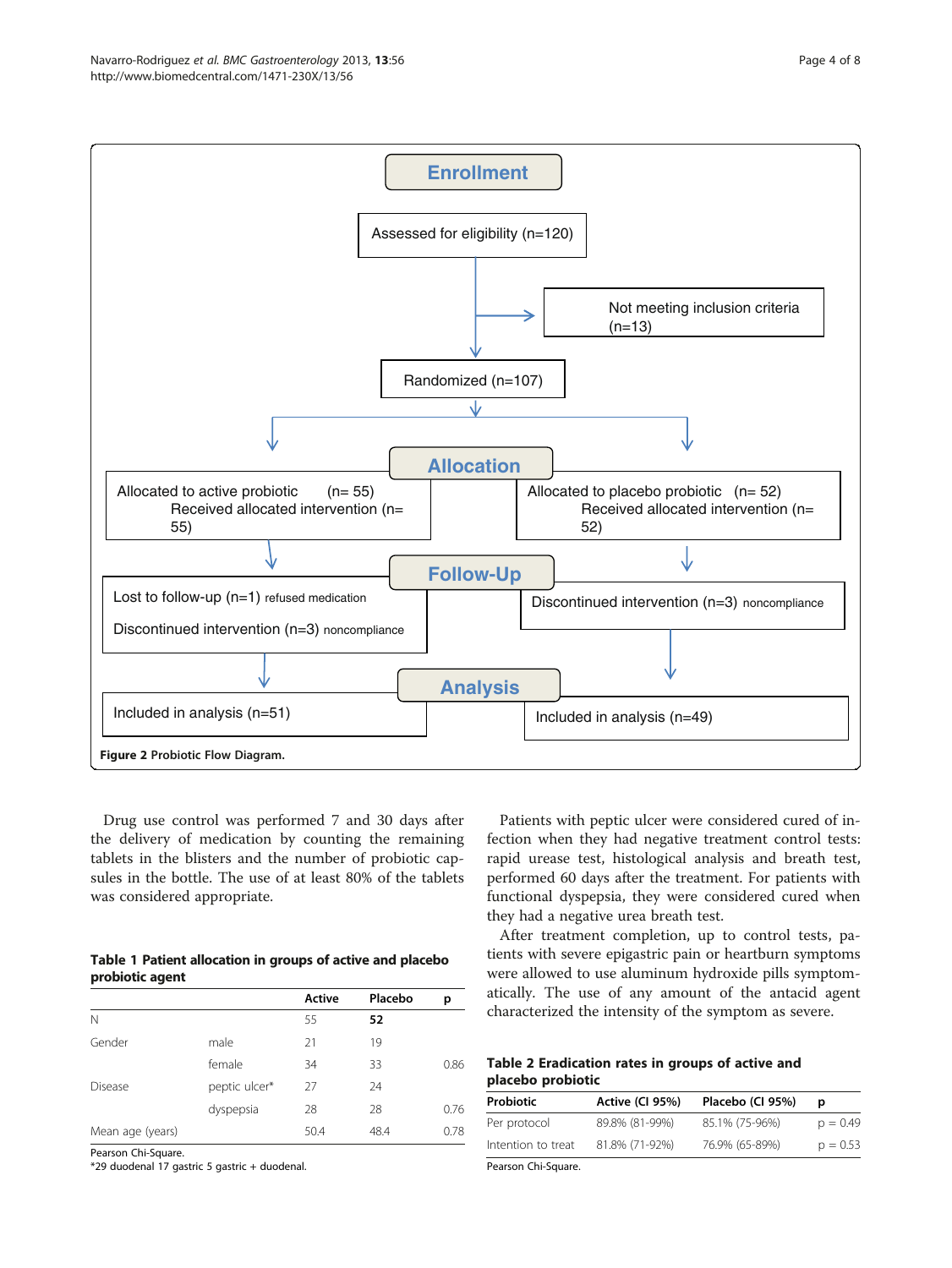Table 3 Eradication rates per protocol in peptic ulcer disease and dyspepsia in groups of active and placebo probiotic

|                    | Peptic ulcer (CI 95%) | Dyspepsia (CI 95%) |
|--------------------|-----------------------|--------------------|
| Active probiotic   | 95.8% (87-100%)       | 84.0% (74-100%)    |
| Placebo probiotic  | 85.7% (69-100%)       | 84.6% (70-99%)     |
| Pearson Chi-Square | $p = 0.23$            | $p = 0.95$         |

# Statistical analysis

The eradication rates were analyzed per intention to treat and per protocol, with 95% confidence interval  $(P<0.05)$ .

The Chi-square test method with Pearson's correction factor was used to compare variables and a p value < 0.05 was considered statistically significant. The homogeneity of the groups was evaluated using the nonparametric Chi-square test.

The distribution of patients in the active probiotic and placebo groups, age and gender, both for ulcer disease and for functional dyspepsia, was also evaluated by the Mann–Whitney test.

The analysis of adverse effect incidence was determined by Pearson Chi-square test and the intensity of adverse events at the 7 and 30 day control visits were evaluated by Mann–Whitney test, using the score obtained from symptom questionnaire.

The frequencies of the variables, the percentage of tests and measurements were carried out using Statistical Package for the Social Sciences, 10.0 Version (SPSS Inc., Chicago, IL, EUA).

#### Results

#### Data of included population

The flow diagram of patient enrollment in this study is shown in Figure [2.](#page-3-0)

One hundred and seven patients were included in the study, being 40 were men (37%) and 67 women (63%). The mean age was 47 years, with a median of 51 years, ranging from 21 to 74 years. Fifty-five patients (51%) were allocated in the active probiotic group and 52 (49%) in the placebo probiotic group. Fifty-one patients (48%) had peptic ulcer: duodenal 29 (57%), gastric 17 (33%) and 5 (10%) gastric and duodenal. Twenty-seven peptic ulcer patients were in the active probiotic group and 24 in the placebo group. Fifty-six patients (52%) had

Table 4 Incidence of adverse effects in groups of active and placebo probiotic at 7 and 30-day visits

| <b>Visit</b> | Active probiotic | Placebo probiotic | р    |
|--------------|------------------|-------------------|------|
| 7 day        | 32/54 (59.3%)    | 37/52 (71.2%)     | 0.20 |
| 30 day       | 21/49 (44.9%)    | 29/48 (60.4%)     | 0.08 |
|              |                  |                   |      |

Pearson Chi-Square.

functional dyspepsia, with 28 in the active probiotic group and 28 in the placebo group (Table [1](#page-3-0)).

#### Follow up

One patient in the active probiotic group refused the medication regimen for eradication.

Six patients did not undergo eradication control: 3 due to inappropriate use of the eradication regimen (they were concerned with the adverse effects) and three abandoned the study after the eradication regimen use. They were equally divided in the two groups.

Four patients used the eradication regimen and came for adverse effect control after seven days but then discontinued probiotic use although they returned for eradication control. Three were in the placebo probiotic group and one in the active probiotic group.

# Eradication rates

The overall per protocol eradication rate was 87.5% and per intention to treat, 79.4%. There was no statistical difference in eradication rate between those who used active probiotic and placebo, both per protocol (89.8% × 85.1%) and per intention to treat  $(81.8\% \times 76.9\%)$ Table [2.](#page-3-0)

There was not statistical difference regarding the efficacy of eradication per-protocol among patients with peptic ulcer (91.1%) and those with dyspepsia (84.3%), with p = 0.31. Moreover per-intention to treat also did not present statistical difference (ulcer = 80.4% dyspeptic = 78.6%  $p = 0.81$ ).

Although per-protocol efficacy of eradication among ulcer patients who used active probiotic was higher than those who used placebo probiotic, the rate was no statistically significant ( $p = 0.23$ ). Findings were similar for patients with functional dyspepsia (Table 3).

#### Adverse effects

At the 7-day visit 69 of 106 (65%) of patients reported side effects and at the 30-day visit, 50 of 97 patients were still reporting them (52%). Although there were differences regarding the incidence of adverse effects among patients who used active probiotic and the placebo group they did not reach statistical significance (Table 4).

The mean intensity of the adverse effects determined at 7 and 30 days was not different between groups of active probiotic and placebo (Table 5).

Table 5 Intensity of adverse effects in groups of active and placebo probiotic at 7 and 30 day visits

| Visits               |          | Active probiotic  Placebo probiotic |      |
|----------------------|----------|-------------------------------------|------|
| 7 day mean/sum rank  | 49/2.642 | 58/3.028                            | 0.11 |
| 30 day mean/sum rank | 48/2.329 | 51/2.423                            | 0.58 |

Mann–Whitney Test.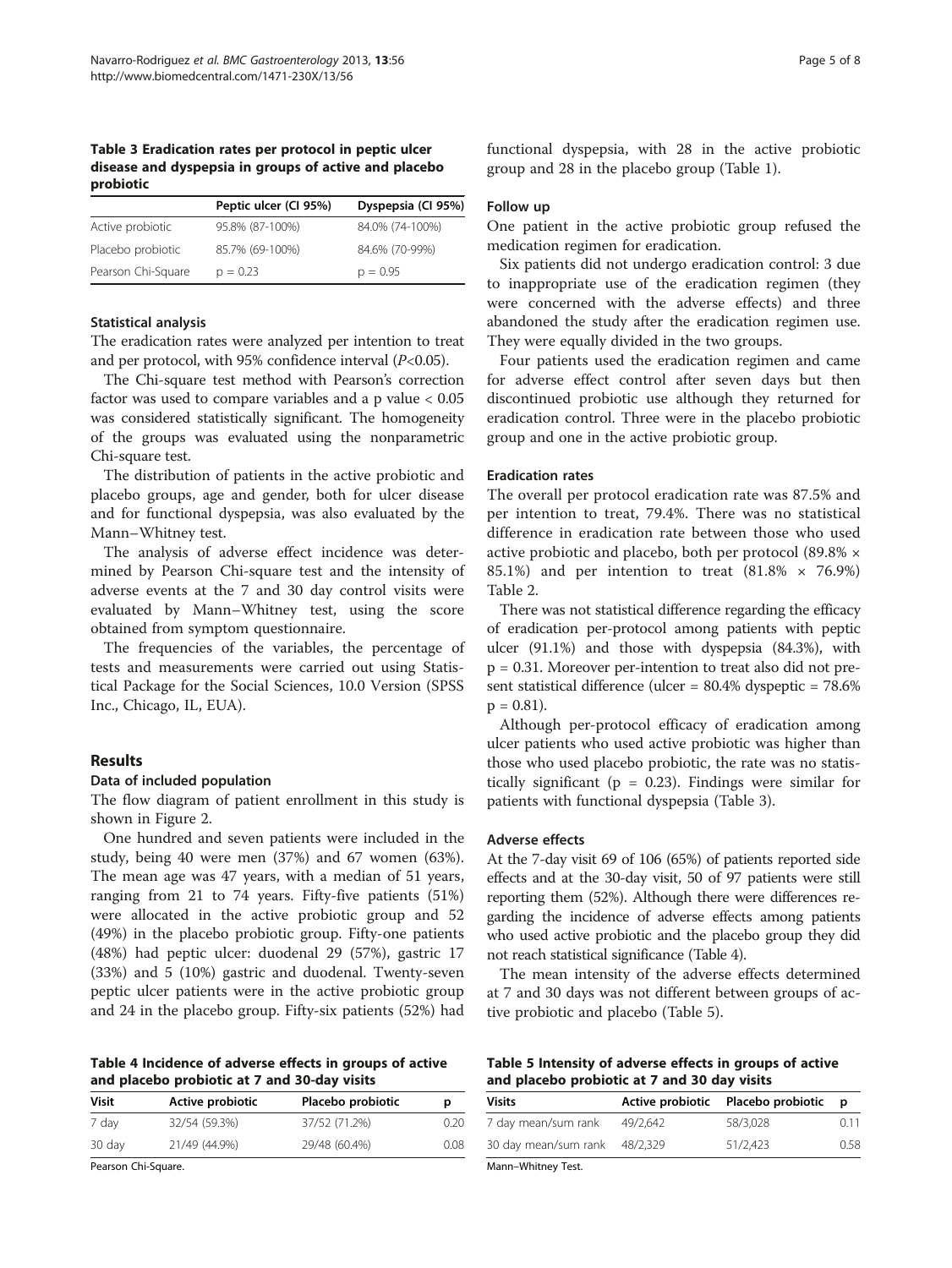# Discussion

The triple treatment regimen used in this study favored the short-term therapy (7 days), convenient dosage (twice a day) and simplicity (3 units) aimed at low cost, easy understanding and greater adherence with antibiotics which in our country show low bacterial resistance. These characteristics make treatment adherence depend more on the adverse effects that treatment complexity when compared to the classic regimen including omeprazole, clarithromycin and amoxicillin [\[24\]](#page-6-0).

The regimen used in this study differed from a previously tested treatment [\[25](#page-6-0)] with furazolidone and tetracycline administered  $3 \times$  day and the proton-pump inhibitor once a day; in this regimen the drugs were equally administered twice a day for 7 days. In the first regimen the eradication effectiveness per-protocol was 75%. In this study, the per-protocol eradication efficacy was higher: 87.5% (perhaps by greater simplicity of the regimen) and this rate was similar to that obtained in our country, with a regimen that included proton-pump inhibitor, clarithromycin and amoxicillin: 88.8% (per protocol), also a short-duration regimen, preferably used as first-line eradication of H. pylori [[24\]](#page-6-0). The differences between the regimens, PPI + amoxicillin + clarithromycin twice a day for 7 days or PPI once a day + Tetracycline + Furazolidone 3 times a day for 7 days were the incidence of severe adverse effects that was much lower for clarithromycin with amoxicillin (3.7%) than with furazolidone with tetracycline (15%).

This study associated a probiotic compound to the antibiotic regimen targeting a lower rate of the adverse effects. The incidence of adverse effects were higher than expected probably because of the use of a standard symptom questionnaire. Unfortunately although there was a difference in incidence and severity of adverse effects between the active probiotic and placebo groups, no statistical significance was observed.

In the literature studies have observed increase of eradication rate and decrease of adverse effects in H. pylori eradication when a probiotic is associated with the treatment of the infection [\[39](#page-6-0)[-43\]](#page-7-0). Ojetti and coworkers [[44](#page-7-0)] used a single strain of lactobacillus with  $1\times10^8$  CFUs for 14 days also associated with a triple regimen of eradication (PPI + Levofloxacin + Amoxicillin) with 7 days in duration and obtained both increasing eradication and a reduction in adverse effects. Du and colleagues [\[45\]](#page-7-0) also with a 7 days triple eradication regimen (PPI + Amoxicillin + Clarithomycin) also with 14 days treatment with a single strain of bacillus  $(3\times10^7 \text{ CFUs})$  in patient groups approximately equal to ours also obtained eradication increased and adverse effects decreased.

Others studies achieved a decrease of adverse effects without an increase of eradication rate [[34](#page-6-0)[,44,46,47](#page-7-0)]. Among them, one of Manfredi at al. [\[46\]](#page-7-0) associated a compound of the four different probiotics and prebiotics for 10 days in a sequential treatment for eradication of H. pylori and observed a reduction of adverse effects, although no increase in eradication.

On the other hand some studies didn't verified significant benefits in probiotic use [\[48-50\]](#page-7-0). Yoon [[49](#page-7-0)] and coworkers joined a compound of 4 probiotics, for 4 weeks, to a treatment of 14 days second-line regimen for H. pylori eradication, with PPI + amoxicillin + moxifloxacin that did not increase eradication or reduce the adverse effects.

The different results are probably due to the different products used, their different concentrations, probiotic strain, dose and duration of use and also the strain of H. *pylori* in question, as suggested by Vitor [\[38\]](#page-6-0) and Wilhelm [\[33](#page-6-0)].

Considering the fact that the use of a probiotic agent also adds more complexity to the process as it increases treatment duration, the benefit of attaining a lower incidence of adverse effects or higher eradication effectiveness with longer treatment duration is debatable, especially because the difference did not reach statistical significance, as also stated by Medeiros et al. [[51](#page-7-0)].

However if probiotics can reduce the adverse effects of H. pylori eradication it could enable greater adherence to treatment and could increase the eradication rate by intention to treat.

Thus it is necessary to seek other probiotic combinations or other presentations or other dosages or other treatment duration to achieve these goals.

#### Conclusions

The probiotic compound used in the present study (Lactobacillus acidophilus, Lactobacillus rhamnosus, Bifidobacterium bifidum and Streptococcus Faecium), administered for 30 days associated to the H. pylori eradication regimen: Lansoprazole 30 mg, Tetracycline 500 mg and Furazolidone 200 mg administered twice a day for 7 days did not show an increase in bacterial eradication effectiveness or decrease in adverse effects of H. pylori eradication treatment in Brazilian patients with peptic ulcer and functional dyspepsia.

#### Competing interests

The authors declare they have no financial or non-financial competing interests.

#### Authors' contributions

All authors contributed to the design of the study. Acquisition of data and quality control: TNR, FMS, JNE, MNO, CSBB. Analysis and interpretation of data: TNR, FMS, JNE, MFoJP. Endoscopic examinations: RCB, DC Laboratory: RM. All authors have read and approved the final manuscript.

#### Acknowledgement

Drugs providing supported from Medley Indústria Farmacêutica, São Paulo, Brazil.

Received: 26 June 2012 Accepted: 19 March 2013 Published: 26 March 2013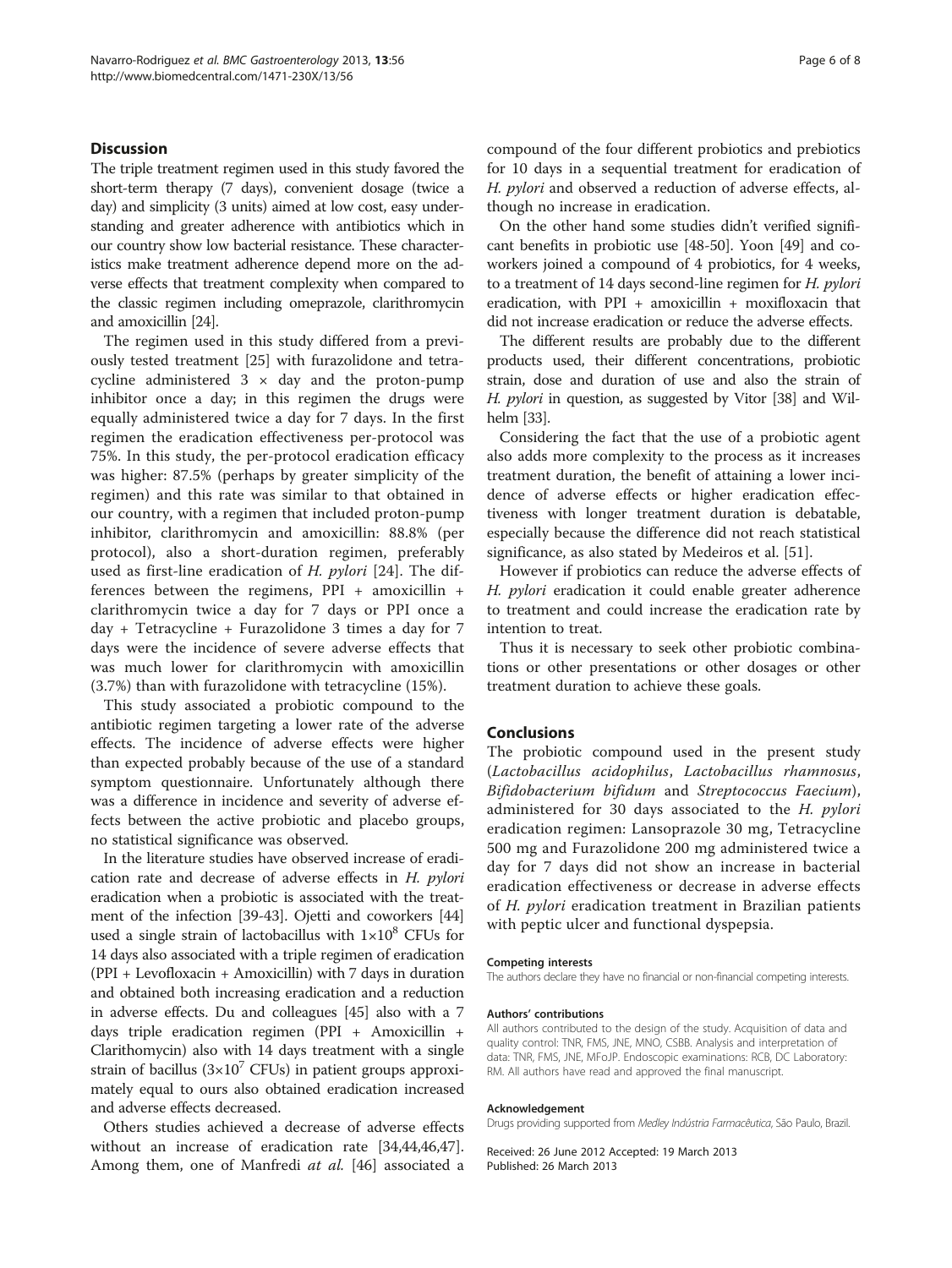#### <span id="page-6-0"></span>References

- 1. Coelho LG, Zaterka S: [Second Brazilian Consensus Conference on Helicobacter pylori infection]. Arq Gastroenterol 2005, 42:128–132.
- 2. Chey WD, Wong BC: American College of Gastroenterology guideline on the management of Helicobacter pylori infection. Am J Gastroenterol 2007, 102:1808–1825.
- 3. Malfertheiner P, Megraud F, O'Morain CA, Atherton J, Axon AT, Bazzoli F, Gensini GF, Gisbert JP, Graham DY, Rokkas T, El-Omar EM, Kuipers EJ: Management of Helicobacter pylori infection–the Maastricht IV/ Florence Consensus Report. Gut 2012, 61:646–664.
- 4. Talley NJ, Fock KM, Moayyedi P: Gastric Cancer Consensus conference recommends Helicobacter pylori screening and treatment in asymptomatic persons from high-risk populations to prevent gastric cancer. Am J Gastroenterol 2008, 103:510–514.
- 5. Gasparetto M, Pescarin M, Guariso G: Helicobacter pylori Eradication Therapy: Current Availabilities. ISRN Gastroenterol 2012, 2012:186734.
- 6. Cutler AF, Schubert TT: Patient factors affecting Helicobacter pylori eradication with triple therapy. Am J Gastroenterol 1993, 88:505-509.
- 7. Qua CS, Manikam J, Goh KL: Efficacy of 1-week proton pump inhibitor triple therapy as first-line Helicobacter pylori eradication regime in Asian patients: is it still effective 10 years on? J Dig Dis 2010, 11:244-248.
- 8. Periti P, Mazzei T, Mini E, Novelli A: Adverse effects of macrolide antibacterials. Drug Saf 1993, 9:346–364.
- 9. Salvo F, Polimeni G, Moretti U, Conforti A, Leone R, Leoni O, Motola D, Dusi G, Caputi AP: Adverse drug reactions related to amoxicillin alone and in association with clavulanic acid: data from spontaneous reporting in Italy. J Antimicrob Chemother 2007, 60:121-126.
- 10. Porras C, Nodora J, Sexton R, Ferreccio C, Jimenez S, Dominguez RL, Cook P, Anderson G, Morgan DR, Baker LH, Greenberg ER, Herrero R: Epidemiology of Helicobacter pylori infection in six Latin American countries (SWOG Trial S0701). Cancer Causes Control 2012. Available at [http://link.springer.](http://link.springer.com/content/pdf/10.1007/s10552-012-0117-5) [com/content/pdf/10.1007%2Fs10552-012-0117-5](http://link.springer.com/content/pdf/10.1007/s10552-012-0117-5).
- 11. Zaterka S, Eisig JN, Chinzon D, Rothstein W: Factors related to Helicobacter pylori prevalence in an adult population in Brazil. Helicobacter 2007, 12:82–88.
- 12. Escobar-Pardo ML, de Godoy AP, Machado RS, Rodrigues D, Fagundes Neto U, Kawakami E: Prevalence of Helicobacter pylori infection and intestinal parasitosis in children of the Xingu Indian Reservation. J Pediatr (Rio J) 2011, 87:393–398.
- 13. Miranda AC, Machado RS, Silva EM, Kawakami E: Seroprevalence of Helicobacter pylori infection among children of low socioeconomic level in Sao Paulo. Sao Paulo Med J 2010, 128:187–191.
- 14. Dattoli VC, Veiga RV, da Cunha SS, Pontes-de-Carvalho LC, Barreto ML, Alcantara-Neves NM: Seroprevalence and potential risk factors for Helicobacter pylori infection in Brazilian children. Helicobacter 2010, 15:273–278.
- 15. Rodrigues MN, Queiroz DM, Rodrigues RT, Rocha AM, Braga Neto MB, Braga LL: Helicobacter pylori infection in adults from a poor urban community in northeastern Brazil: demographic, lifestyle and environmental factors. Braz J Infect Dis 2005, 9:405–410.
- 16. Rodrigues MN, Queiroz DM, Rodrigues RT, Rocha AM, Luz CR, Braga LL: Prevalence of Helicobacter pylori infection in Fortaleza, Northeastern Brazil. Rev Saude Publica 2005, 39:847–849.
- 17. Almeida Cunha RP, Alves FP, Rocha AM, Rocha GA, Camargo LM, Nogueira PO, Camargo EP, Queiroz DM: Prevalence and risk factors associated with Helicobacter pylori infection in native populations from Brazilian Western Amazon. Trans R Soc Trop Med Hyg 2003, 97:382–386.
- 18. Prazeres Magalhaes P, De Magalhaes Queiroz DM, Campos Barbosa DV, Aguiar Rocha G, Nogueira Mendes E, Santos A, Valle Correa PR, Camargos Rocha AM, Martins Teixeira L, Affonso de Oliveira C: Helicobacter pylori primary resistance to metronidazole and clarithromycin in Brazil. Antimicrob Agents Chemother 2002, 46:2021–2023.
- 19. Oleastro M, Cabral J, Ramalho PM, Lemos PS, Paixao E, Benoliel J, Santos A, Lopes AI: Primary antibiotic resistance of Helicobacter pylori strains isolated from Portuguese children: a prospective multicentre study over a 10 year period. J Antimicrob Chemother 2011, 66:2308–2311.
- 20. Goh KL, Navaratnam P: High Helicobacter pylori resistance to metronidazole but zero or low resistance to clarithromycin, levofloxacin, and other antibiotics in Malaysia. Helicobacter 2011, 16:241–245.
- 21. De Francesco V, Giorgio F, Hassan C, Manes G, Vannella L, Panella C, Ierardi E, Zullo A: Worldwide H. pylori antibiotic resistance: a systematic review. J Gastrointestin Liver Dis 2010, 19:409–414.
- 22. Mendonca S, Ecclissato C, Sartori MS, Godoy AP, Guerzoni RA, Degger M, Pedrazzoli J Jr: Prevalence of Helicobacter pylori resistance to metronidazole, clarithromycin, amoxicillin, tetracycline, and furazolidone in Brazil. Helicobacter 2000, 5:79–83.
- 23. Godoy AP, Ribeiro ML, Benvengo YH, Vitiello L, Miranda Mde C, Mendonca S, Pedrazzoli J Jr: Analysis of antimicrobial susceptibility and virulence factors in Helicobacter pylori clinical isolates. BMC Gastroenterol 2003, 3:20.
- 24. Felga G, Silva FM, Barbuti RC, Navarro-Rodriguez T, Zaterka S, Eisig JN: Clarithromycin-based triple therapy for Helicobacter pylori treatment in peptic ulcer patients. J Infect Dev Ctries 2010, 4:712-716.
- 25. Silva FM, Eisig JN, Chehter EZ, Silva JJ, Laudanna AA: Omeprazole, furazolidone, and tetracycline: an eradication treatment for resistant H. pylori in Brazilian patients with peptic ulcer disease. Rev Hosp Clin Fact Med Sao Paulo 2002, 57:205–208.
- 26. Glupczynski Y, Burette A: Drug therapy for Helicobacter pylori infection: problems and pitfalls. Am J Gastroenterol 1990, 85:1545-1551.
- 27. Peitz U, Sulliga M, Wolle K, Leodolter A, Von Arnim U, Kahl S, Stolte M, Borsch G, Labenz J, Malfertheiner P: High rate of post-therapeutic resistance after failure of macrolide-nitroimidazole triple therapy to cure Helicobacter pylori infection: impact of two second-line therapies in a randomized study. Aliment Pharmacol Ther 2002, 16:315–324.
- 28. Selgrad M, Malfertheiner P: Treatment of Helicobacter pylori. Curr Opin Gastroenterol 2011, 27:565–570.
- 29. Pérez-Cobas AE, Gosalbes MJ, Friedrichs A, Knecht H, Artacho A, Eismann K, Otto W, Rojo D, Bargiela R, von Bergen M, Neulinger SC, Däumer C, Heinsen FA, Latorre A, Barbas C, Seifert J, Dos Santos VM, Ott SJ, Ferrer M, Moya A: Gut microbiota disturbance during antibiotic therapy: a multiomic approach. Gut 2012. Available at [http://gut.bmj.com/content/early/](http://gut.bmj.com/content/early/2012/12/11/gutjnl-2012-303184.long) [2012/12/11/gutjnl-2012-303184.long](http://gut.bmj.com/content/early/2012/12/11/gutjnl-2012-303184.long).
- 30. Danese S, Armuzzi A, Romano A, Cremonini F, Candelli M, Franceschi F, Ojetti V, Venuti A, Pola P, Gasbarrini G, et al: Efficacy and tolerability of antibiotics in patients undergoing H. pylori eradication. Hepatogastroenterology 2001, 48:465-467
- 31. Armuzzi A, Cremonini F, Bartolozzi F, Canducci F, Candelli M, Ojetti V, Cammarota G, Anti M, De Lorenzo A, Pola P, et al: The effect of oral administration of Lactobacillus GG on antibiotic-associated gastrointestinal side-effects during Helicobacter pylori eradication therapy. Aliment Pharmacol Ther 2001, 15:163-169.
- 32. Cremonini F, Di Caro S, Covino M, Armuzzi A, Gabrielli M, Santarelli L, Nista EC, Cammarota G, Gasbarrini G, Gasbarrini A: Effect of different probiotic preparations on anti-Helicobacter pylori therapy-related side effects: a parallel group, triple blind, placebo-controlled study. Am J Gastroenterol 2002, 97:2744-2749.
- 33. Wilhelm SM, Johnson JL, Kale-Pradhan PB: Treating bugs with bugs: the role of probiotics as adjunctive therapy for Helicobacter pylori. Ann Pharmacother 2011, 45:960–966.
- 34. Yasar B, Abut E, Kayadibi H, Toros B, Sezikli M, Akkan Z, Keskin O, Ovunc Kurdas O: Efficacy of probiotics in Helicobacter pylori eradication therapy. Turk J Gastroenterol 2011, 21:212–217.
- 35. Yang YJ, Sheu BS: Probiotics-containing yogurts suppress Helicobacter pylori load and modify immune response and intestinal microbiota in the Helicobacter pylori-infected children. Helicobacter 2012, 17:297–304.
- 36. Zhou C, Ma FZ, Deng XJ, Yuan H, Ma HS: Lactobacilli inhibit interleukin-8 production induced by Helicobacter pylori lipopolysaccharide-activated Toll-like receptor 4. World J Gastroenterol 2008, 14:5090–5095.
- 37. Hsieh PS, Tsai YC, Chen YC, Teh SF, Ou CM, King VA: Eradication of Helicobacter pylori infection by the probiotic strains Lactobacillus johnsonii MH-68 and L. salivarius ssp. salicinius AP-32. Helicobacter 2012, 17:466–477.
- 38. Vítor JM, Vale FF: Alternative therapies for Helicobacter pylori: probiotics and phytomedicine. FEMS Immunol Med Microbiol 2011, 63:153–164.
- 39. Canducci F, Armuzzi A, Cremonini F, Cammarota G, Bartolozzi F, Pola P, Gasbarrini G, Gasbarrini A: A lyophilized and inactivated culture of Lactobacillus acidophilus increases Helicobacter pylori eradication rates. Aliment Pharmacol Ther 2000, 14:1625–1629.
- 40. Szajewska H, Horvath A, Piwowarczyk A: Meta-analysis: the effects of